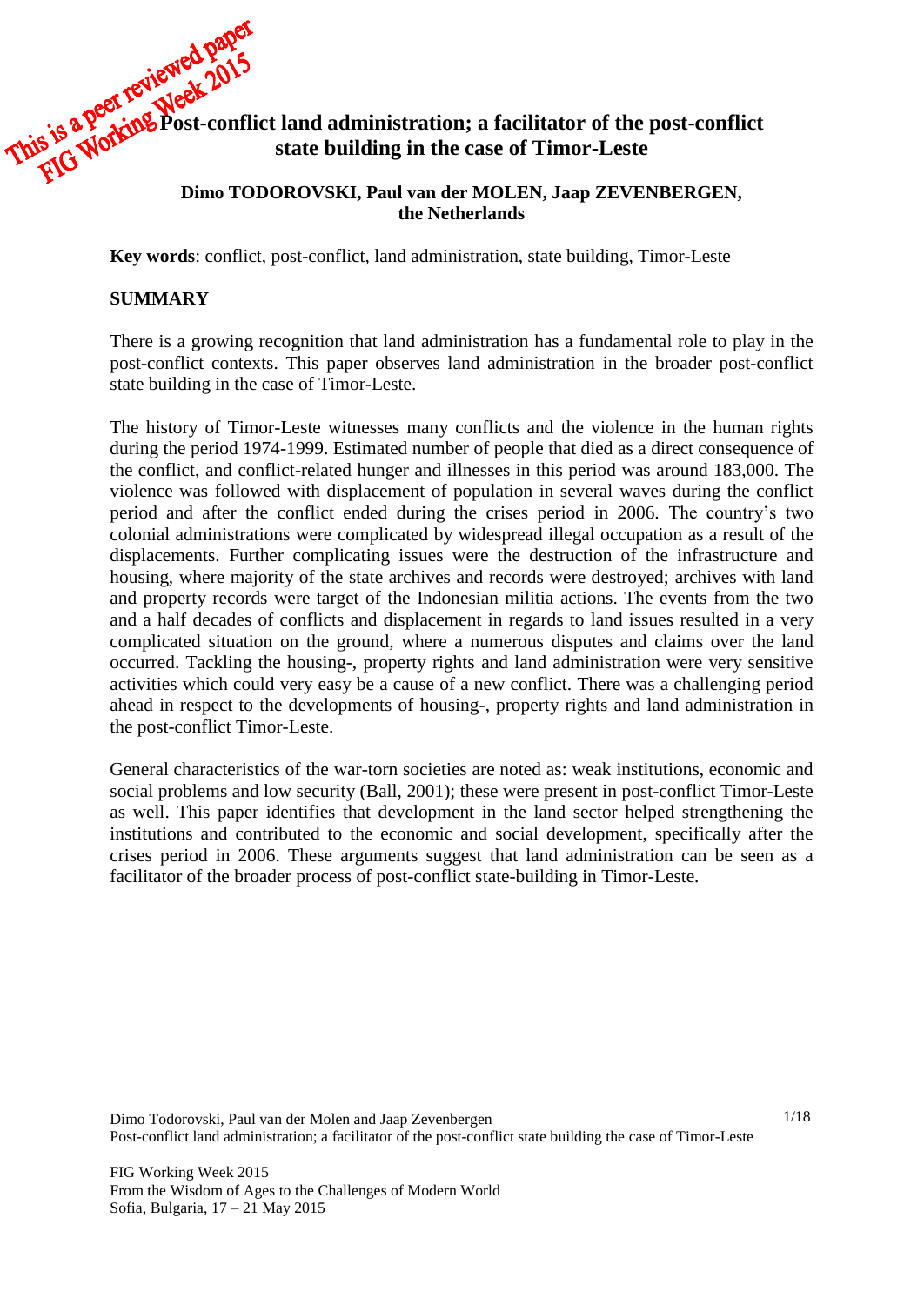# **Post-conflict land administration, a facilitator of the post-conflict state building; case Timor-Leste**

### **Dimo TODOROVSKI, Paul van der MOLEN and Jaap ZEVENBERGEN, the Netherlands**

### **1. INTRODUCTION**

The Portuguese involvement in Timor started in the 1500's and the archipelago was a colony of both Portugal and the Netherlands since then. Portugal moved its bases in Dili in 1771 and with this Portugal has strengthened its governance powers over the east part of Timor. In 1913 the colonial boundaries were fixed, where Portugal took over the eastern half of the island, Timor-Leste. With this, Timor-Leste has become the most remote part of the Portuguese colonies, and for the purposes of administering colonial Timor-Leste, the Portuguese civil law was applied. In the World War II it was occupied by the Japanese forces, and it was freed after the Allied Forces landed. After the end of the World War II, Portuguese colonial administration returned, and remained there until the Carnation Revolution in 1974 in Portugal. Following the revolution Portugal abandoned its colonies and in Timor-Leste a civil war stared between the local political parties. With the Indonesian invasion over the county, from 1975, a new difficult colonial period started for Timor-Leste. This was a period of humanitarian crises, most of the population displaced, infrastructure and housing stock were destroyed, there were almost no economic activities, food shortage, all senior officials fled in Indonesia and institutions of government ceased to operate. United Nations (UN) established its authority in 1999, which in practice meant transfer of Timor-Leste into a UN protectorate.

Mass displacement of the population together with destroyed houses and infrastructure lead to illegal occupation of the abandoned houses and properties. During the withdrawal of the Indonesian military a target of their activities were all state archives including land record archives. Because of the general violence majority of the public officers -including land professionals- fled the country. All land offices were closed in the time of the biggest conflict activities. The post-conflict period identified multiple layers of potential competition claims and disputes over the land. It was beneficial that Agreement Document from 1999 had references on the land dispute mechanism and land administration. However the developments from 2000 in the National cabinet practically stopped the establishment of land claims commission. In the following sections the developments in housing-, property rights and land administration in the conflict and post-conflict Timor-Leste will be explored.

The broad question addressed in this paper is: can post-conflict land administration be seen as a facilitator of the overall post-conflict state building process in the case of Timor-Leste? It starts with exploring the characteristics of conflict and post-conflict in Timor-Leste in section 2. The land administration developments during the conflict and in the post conflict period are elaborated in section 3. The role of the land administration as facilitator of the post-conflict state building in the case of Timor-Leste is acknowledged in section 4. Finally, section 5 draws conclusions from this study.

# **2. CONFLICT AND POST CONFLICT TIMOR-LESTE**

The history of Timor-Leste in the period of 1974-1999 is marked with violations in human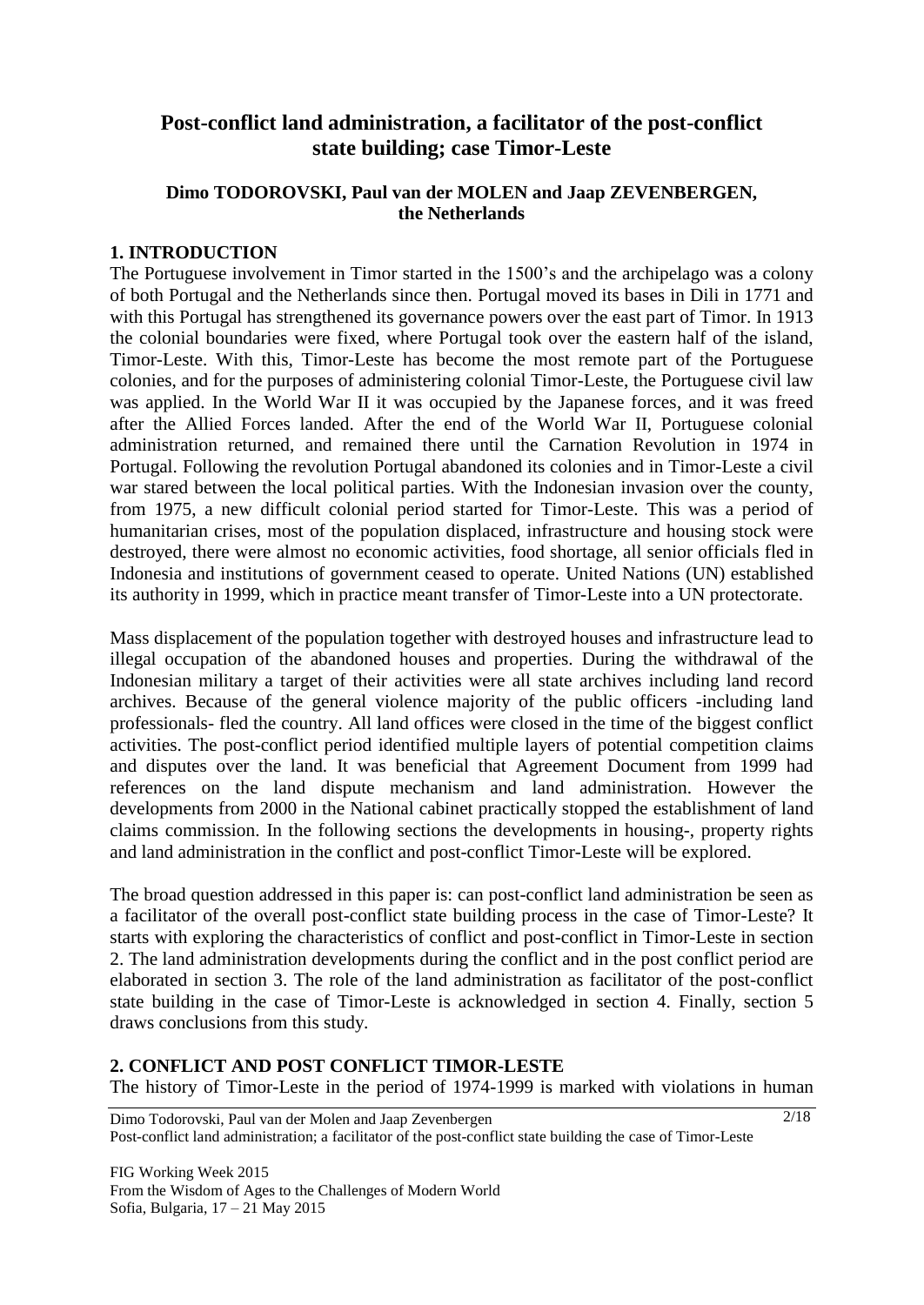rights such as: self-determination, killing and disappearance, forced displacement and famine, detention and torture, violation of the laws of war, political trials, sexual violence, violations of the rights of the child, and violations of economic and social rights. The CAVR report estimates that 103,000 people were killed in the conflict, and together with conflict-related death due to hunger and illnesses the total number of dead people in this period was around 183,000 [\(CAVR, 2005\)](#page-14-1). This violence's were followed with several waves of displacement of the population in large numbers and widespread destruction of houses and infrastructure.

### **2.1 History of conflicts**

Carnation Revolution of 25 April 1974 in Portugal is believed that has opened the way for decolonization of the colonies under Portuguese rule. In the period following the revolution Portugal started abandoning the colonies and in the case of Timor-Leste a civil war started between Timorese political parties. In parallel with the civil war, Indonesia was preparing for the military intervention. In December 1975 the invasion by Indonesian forces led a large part of the population to flee Dili and other urban centers, and they moved into the interior of the country which was mostly mountainous. In the following three years significant number of Timorese population were forcibly resettled along the major costal roads and away from interior. The period from 1977 to 1979 saw a big humanitarian tragedy, where Indonesia's military operation managed to destroy Timorese Resistance. There were elections in 1982, but the political and economic situation did not changed a lot. Another unsuccessful attempt to strengthen the resistance in 1983 was crashed by Indonesia Military. In the period until 1991 consolidation of the resistance was evident; however this was still a period of an ineffective involvement from UN and the International Community. Turning point in this long crises period was the Santa Cruz massacre in 1991, which was filmed by international media and after this tragic event the world changed the perception of the Indonesian occupation over Timor-Leste [\(CAVR, 2005\)](#page-14-1). In parallel the student movement started to grow and it became a central driver of the resistance.

With the appointment of Kofi Anan as UN general secretary in 1997, more inclusive approach in solving the crises in Timor-Leste was seen. The role of UN and the International Community grow bigger in mid and late 1998 and in 1999 a Popular Consultation referendum was announced. On 5 May 1999 Agreement Document [\(AD, 1999\)](#page-14-2) was signed between Portugal and Indonesia on the question of East Timor. Within the AD, referendum was scheduled for 3 September 1999. UN stepped into Timor-Leste where the UN Mission in East Timor (UNAMET) was established, with the aim to have observer's role during the referendum process. After the referendum, UNAMET announced the results, where 78.5% of East Timorese voters have chosen to reject the proposal for special autonomy within the Republic of Indonesia and only 21.5% voted for special autonomy. After the referendum Indonesia started to withdraw from Timor-Leste, unfortunately in a very destructive and unhuman way [\(CAVR, 2005\)](#page-14-1).

The violence after the 1999 referendum resulted in burned cities and more than the half of the population displaced. About 250,000 people were driven over the border in Indonesia and some 300,000 fled their homes in urban areas, particularly in Dili [\(ICG, 2010\)](#page-15-0). The attacks of the pro-Indonesia militia after the referendum caused widespread destruction of the infrastructure, housing and property. Followed by the violence and destruction there was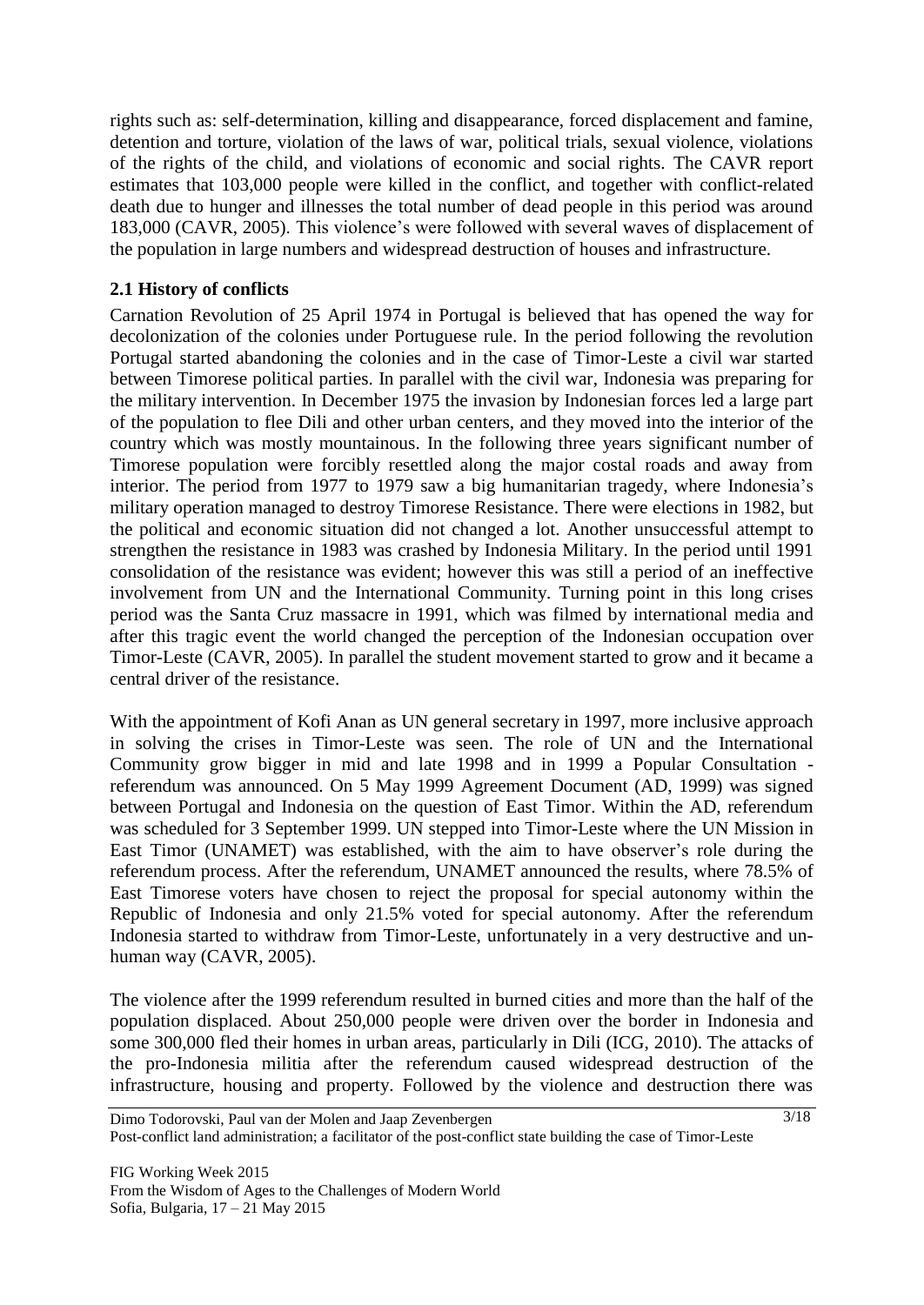evident loss of public and private records. Economic activities almost completely ceased and Timor-Leste experienced a severe food shortages. During this violence all senior official fled in Indonesia and institutions of government ceased to operate [\(Fitzpatrick, 2002\)](#page-14-3).

### **2.2 Post-conflict period in Timor-Leste**

The UN Security Council passed the Resolution No. 1272 [\(UN, 1999\)](#page-16-0) on 25 October 1999 and established the UN Transitional Authority in East Timor (UNTAET). By enforcing this resolution the UN took over the broad governmental functions in an effort to ensure that peace was maintained after period of conflicts and destruction. With this the Timor-Leste was practically transferred into a UN protectorate. Elections were held late 2001 for a constituent assembly to draft a constitution. East Timor became formally independent on 20 May 2002 [\(CAVR, 2005\)](#page-14-1).

The period after the independence might be best described as a time during which the general population's high expectations of life in an independent nation were not met; therefore a social unrest started. This was especially for the economic development. Having oil and gas revenues that failed to reach the population, the poverty continued to be the reality for most Timorese. As supportive causes of political conflict and collapse of the economic market, the instable and ineffective land administration system of the Timor-Leste was identified [\(Tan et](#page-15-1)  [al., 2006\)](#page-15-1).

In 2006 the young country faced serious problems: insufficient employment creation for the country's young and fast-growing population; the inability of the government to spend the resources at its disposal, adding to the perceptions of corruption among a suspicious population; and the failure to create an environment conducive to private investment [\(ADB,](#page-14-4)  [2007\)](#page-14-4). The 2006 crisis grew out of the so-called petitioners protest, in which a group of almost 600 soldiers refused to return to their barracks because of complaints about living conditions and, especially, discriminatory policies regarding army recruitment and promotions [\(ICG, 2006\)](#page-15-2). In reality the causes of the crisis lay much deeper [\(Van der Auweraert, 2012\)](#page-16-1). The crisis, and its eventual resolution, could be summarized through a brief overview of a number of key events:

- April–June 2006: a demonstration by the petitioners in front of the main government complex in the capital, Dili, initiated a period of violence and instability. An estimated 150,000 Timorese fled their homes and seek refuge in makeshift camps, public buildings, or with family and friends. 38 people were killed and 1,650 houses were destroyed;
- June 2006–April 2007: the arrival of international troops brought an uneasy calm, but sporadic violence continued. The UN Security Council voted to establish the UN Integrated Mission in Timor-Leste (UNMIT), which included an international police force to replace the international military troops;
- May–July 2007: Jose Ramos-Horta was elected president, and FRETILIN, which had governed Timor-Leste since independence, failed to win the majority required to govern alone;
- August–January 2008: the formation of a government by the Alliance for a Parliamentary Majority coalition was followed by violence, with more than 400 houses destroyed in two districts outside Dili;
- February–March 2008: President Ramos-Horta was seriously wounded in an assassination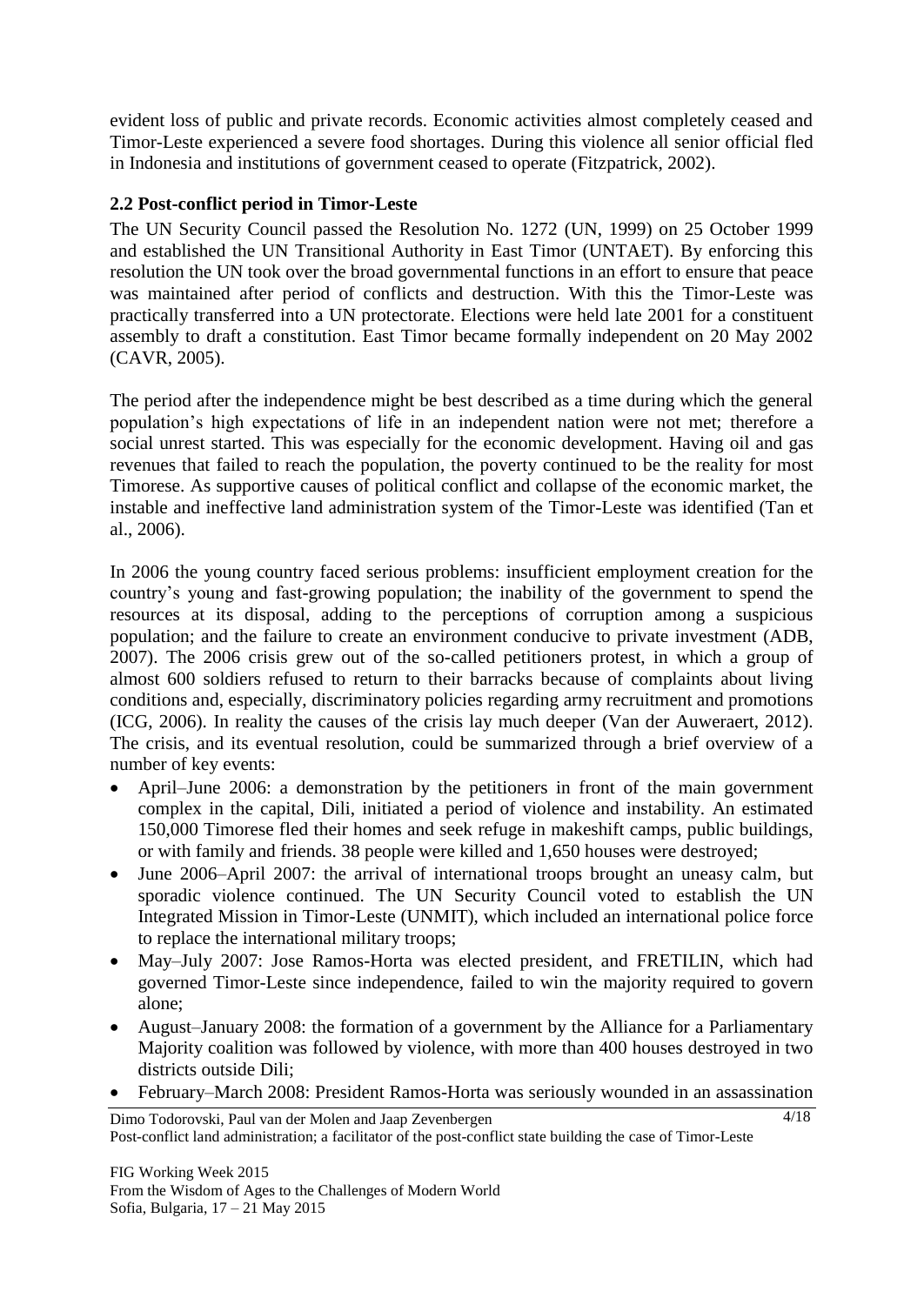attempt, and the leader of the rebel group that carried out the attempt, died in action. Sometime later, the remaining rebels surrendered, opening the road for a return to political stability [\(ICG, 2010\)](#page-15-0).

This section, addressing the events and activities during the conflict and the post-conflict period in Timor-Leste sets the stage for better understanding the events and developments in relation to housing-, property rights and land administration and about the post-conflict state building as discussed in the following sections.

### **3. LAND AND LAND ADMINISTRATION IN CONFLICT AND POST-CONFLICT TIMOR-LESTE**

According to Land Administration Guidelines, land administration is considered as 'the process of determining, recording and disseminating information about tenure, value and use of land when implementing land management policies' [\(UN/ECE, 1996\)](#page-16-2). Land administration is the most appropriate instrument for implementing National Land Policies, with a number of functions like support in establishment of the land market, land use, setting the tax and management of the state land [\(van der Molen, 2002\)](#page-16-3). Housing land and properties (HLP) and land administration issues are always negatively affected by the conflict and if not addressed properly in a post-conflict context they could be cause of secondary conflicts and even erupt in a new armed conflict [\(Todorovski et al., 2012\)](#page-15-3). The period of protracted violent conflicts had its effects on the HLP and land administration in the case of Timor-Leste. In general postconflict HLP and land administration characteristics were additionally complicated with displacement, secondary occupations and destruction of infrastructure, houses and land records [\(Fitzpatrick, 2002\)](#page-14-3). This section will address the events and developments in relation to these issues during the conflict and post-conflict period.

## **3.1 Land administration during the conflict period**

Historically observing land and property in Timor-Leste were organised under the customary traditions. The system of customary law, called 'tara bunda', was well-practiced in Timor-Leste and provided protection of land and natural resources on village and next higher level 'hamlet' [\(Miyazawa, 2013\)](#page-15-4). For the purpose of administering the colonial Timor-Leste the Portuguese civil law was applied. Despite the Portuguese colonisation and Indonesian occupation customary land systems were highly resilient; however, the customary organised lands were not registered within the formal land registration systems (Fitzpatrick [et al., 2008\)](#page-14-5).

The ownership over land in the Timor-Leste was closely related to the way land and natural resources were managed in the rural areas under the customary traditions [\(Miyazawa, 2013\)](#page-15-4). With population about one million there were 47,000 formal land titles at the end of the conflict; 2,709 were from Portuguese colonial era, and 44,091 were issued during the Indonesian era [\(Hohe and Nixon, 2003\)](#page-14-6). These figures were mainly related to the properties in the urban areas, and the rest of the land and property were organised under customary laws [\(Miyazawa, 2013\)](#page-15-4). The forests were managed by customary communities in Timor-Leste. According to the estimation of the global forests resources in 2005, 33% of forests were public and 67% were private forests, where private forests in Timor-Leste were managed by communities [\(FAO, 2005\)](#page-14-7).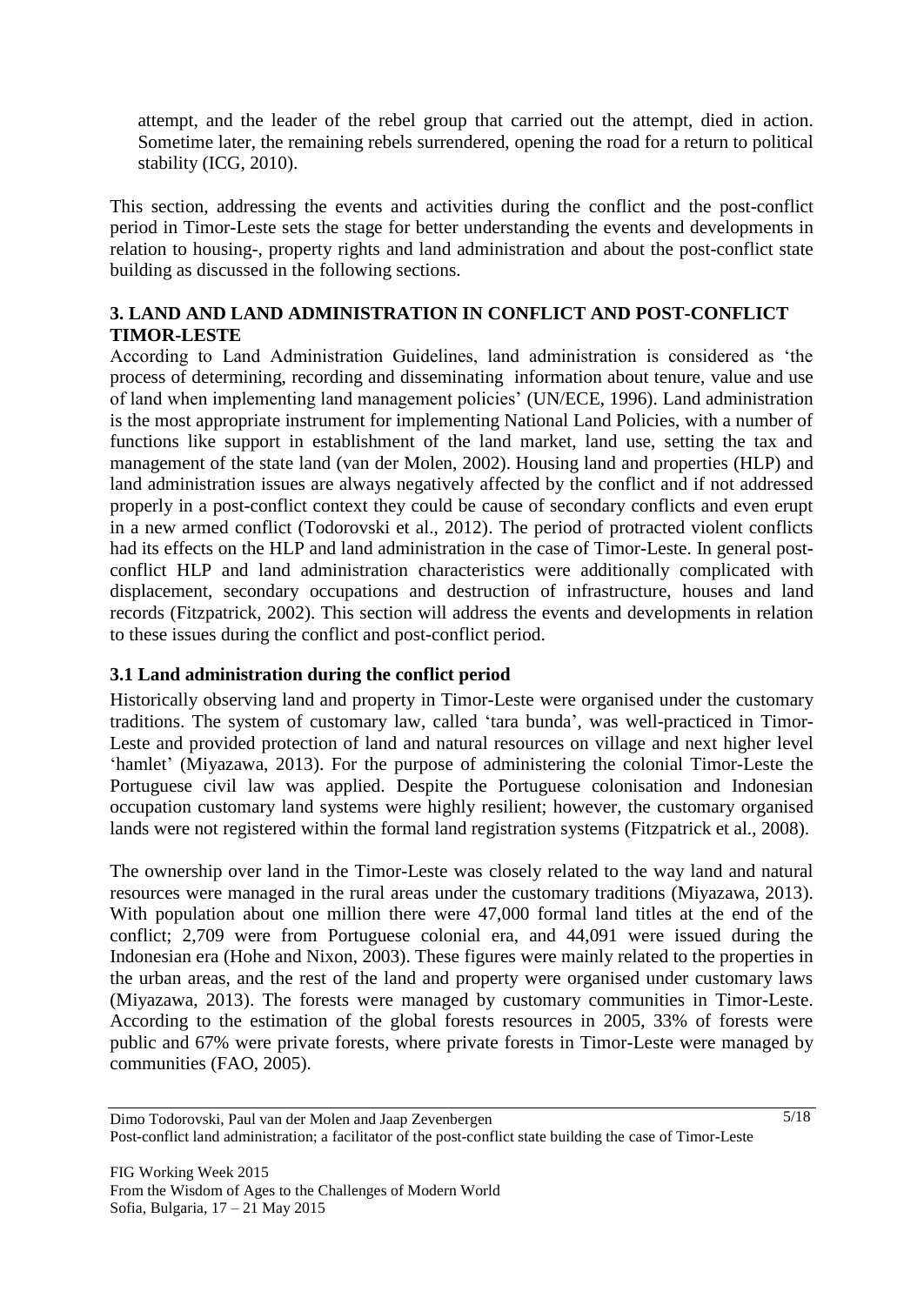The period of conflicts from 1975-1999, resulted in massive displacement of the population, which further lead to 'illegal' occupation - secondary occupation [\(Leckie, 2000\)](#page-15-5) - of the abandoned houses and properties. Another reason for the displacement was the destruction houses and infrastructure. While withdrawing, target of the Indonesian military activities were all state archives including land titles offices containing the land title books with supporting property documentation. Approximately 80 % of the available land records in Dili were burnt and irrecoverable. Because most of the inhabitants of Dili were forced and fled as quickly as possible, most copies of land title records were left behind and also burnt or destroyed in the general destruction. In other regions the destruction was even more complete, as all land title offices were completely burnt and destroyed under the direct attack of the retreating militia. Frequently repeated story about the land books of Dili was that the Indonesian head of the land title office managed to rescue the main land title book for Dili, and took it with him during the withdraw to West Timor [\(Fitzpatrick, 2002\)](#page-14-3). Land records are always negatively affected during the conflict; another example is the case of Cambodia where all state archives, including the land archives, were burned and destroyed during the authoritative regime 19975-79 [\(Todorovski and van der Molen, 2014\)](#page-15-6).

Because of the general violence large numbers of the public officers moved in Indonesia. This was similar with the majority of senior and experienced civil servants who worked in the land administration system had fled the country [\(Meeuwissen, 2003\)](#page-15-7). All land offices were closed in the time of the biggest conflict activities. The post-conflict period identified multiple layers of potential competitions claims and disputes over the land. The situation on the ground after the end of the conflict was: current occupiers, underlying traditional interests, and title holders from Portuguese and from the Indonesian period. The events from the post-colonial and postconflict period had a negative effect on the housing-, property rights and land administration in the country.

It was beneficial for land dispute mechanism and land administration developments that Agreement Document from 1999 had short and precise references on these issues, and it contained a parts about: '*adopt legislations regulating or restricting the ownership of property; establish a Land Claims Commission, which shall make recommendations in order to decide on all disputed claims to title over real property through the court; and about the right to own property and not to be arbitrary deprived of it*' [\(AD, 1999\)](#page-14-2). On a request of UNTAET, UN-HABITAT undertook an initial mission to Timor-Leste in mid-December 1999 and a follow-up mission in February 2000. Based on a project proposal within the UNTAET mission the Land and Property Commission was included [\(Meeuwissen, 2003\)](#page-15-7). The mandate of this Commission was to: facilitate transition toward Timor-Leste system; policy and institutional development; monitor and support allocation on public and abandoned land; and establish national and district offices [\(Meeuwissen, 2001\)](#page-15-8). However developments in 2000 in the National cabinet, on the suggestion of the head of the Timor-Leste Admiration to UNTAET not to proceed with the establishment of land claims commission as in AD, practically froze the question on the commission on a longer term.

'Based on the situation on the ground the following three phenomenon's required urgent response: (1) ad hoc housing occupation and conflict caused by population displacement and property destruction; (2) allocation of public and abandoned properties for humanitarian and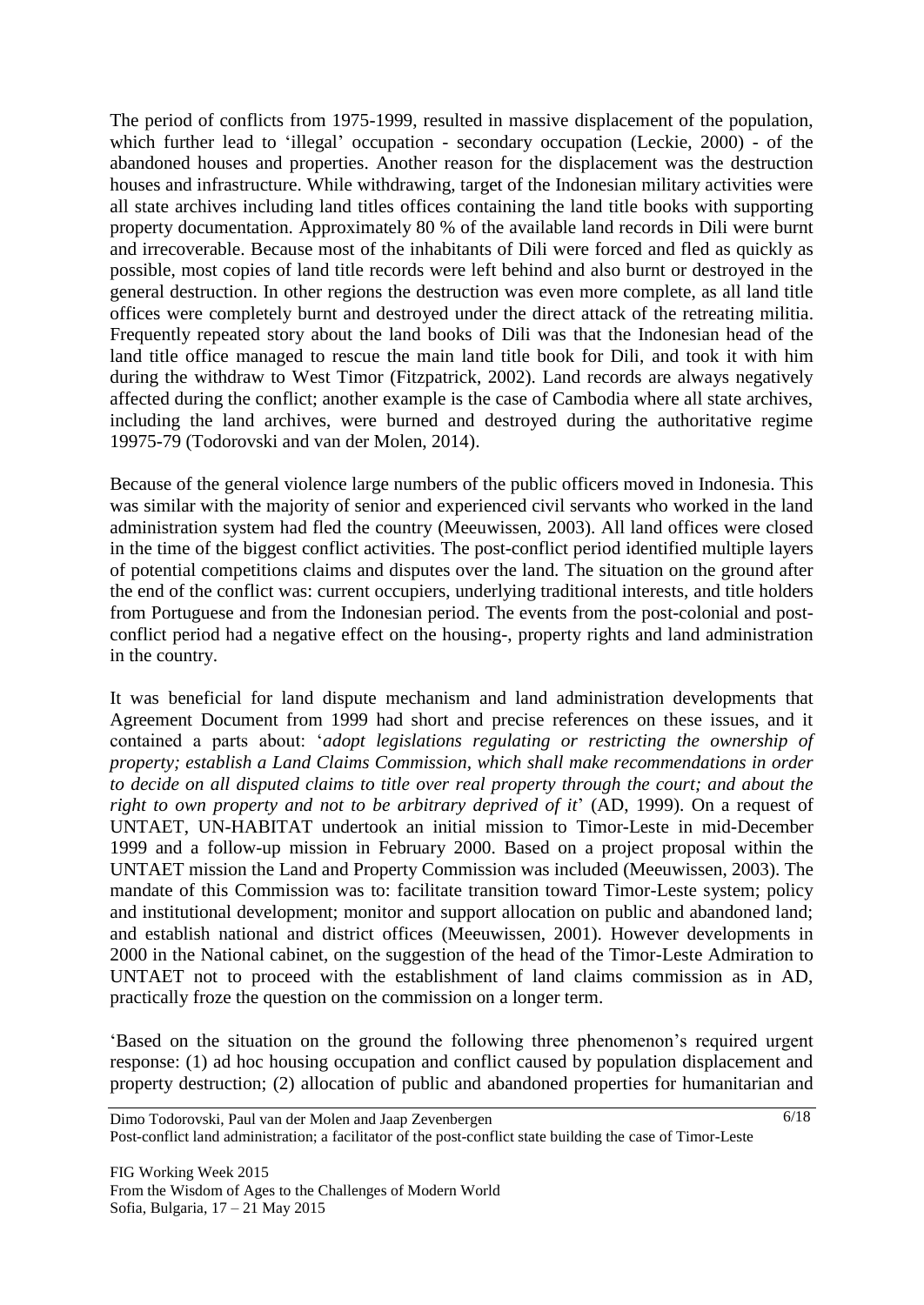security and commercial purposes; and (3) re-establishment a form of land administration, particularly so as to minimize the risk of a developing informal market in private land' [\(Fitzpatrick, 2002\)](#page-14-3). These three phenomenon's were addressed in details in a study by Fitzpatrick (2002) where land policy and template strategies for their implementations.

### **3.2 Land administration in the post-conflict period**

As reported in the literature, land administration systems can suffer in several ways during a conflict. The most obvious blow follows from the loss of staff and records. Staff can be killed, (forced to) leave the area or not be able or willing to return to their jobs within land administration systems [\(Zevenbergen and Burns, 2010\)](#page-16-4). Land records in post-conflict contexts can be: damaged stolen, lost, fraud or manipulated by powering parties (groups), partly or fully destroyed, moved in third country or even be a target for violent attack [\(Todorovski, 2011\)](#page-15-9). Historically observing, land administration issues have not been figured prominently in UN emergency and peacebuilding operations. While some UN missions (including cases when UN exercised transitional governing functions, such as those in Kosovo and East Timor) included developing capacities for addressing land administration problems in post-conflict areas [\(UN-HABITAT, 2007\)](#page-15-10).

Numerous displacement and the effects from the conflict period of two and a half decades, were the main causes of the uncertainty over the property rights in post-conflict Timor-Leste. The lack of the property records only aggravated the chaotic picture, and unregistered transactions made it almost impossible to identify legitimate owners; this was particularly evident in the urban and peri-urban areas of Timor-Leste [\(Lopes, 2009\)](#page-15-11). Establishment of greater certainty and order on land and property matters was recognised as critical in realisation of the rule of law [\(Meeuwissen, 2003\)](#page-15-7). There was no clear existing land administration system in post-conflict Timor-Leste, and some areas like the legal framework needed significant improvement [\(Tan et al., 2006\)](#page-15-1).

## *3.2.1 Land administration in the period 2000-2008*

In the post-conflict period, the government's capacity to deal with the complex land situation was far from sufficient. Institution building was urgently needed, especially in the areas of law, land registration and conflict resolution mechanisms. The most fundamental was the law, because without a clear law it was impossible to sort out the claims [\(de Silva and Furusawa,](#page-14-8)  [2014\)](#page-14-8). Development of these identified weak points was realised with support of the UN, UN-HABITAT and international donors. Therefore, one of the first laws passed in the national parliament was the law on land matters [\(Meeuwissen, 2003\)](#page-15-7).

Customary rights were recognized in the Constitution as long as they do not contradict the Constitution and legislation that regulates them. Private property rights included transfer rights, and the right to just compensation if expropriated by government for public purposes ([\(GOTL, 2002\)](#page-14-9) Constitution 2002, Arts. 17, 54). The Law 01/2003 addressed: 'Juridical Regime for Immovable Property', as the umbrella land law and it established the legal jurisdiction for addressing land issues, defined land law-related legal terms, defined state property and established the National Directorate for Land, Property and Cadastral Services (DNTPSC) (GOTL, 2003).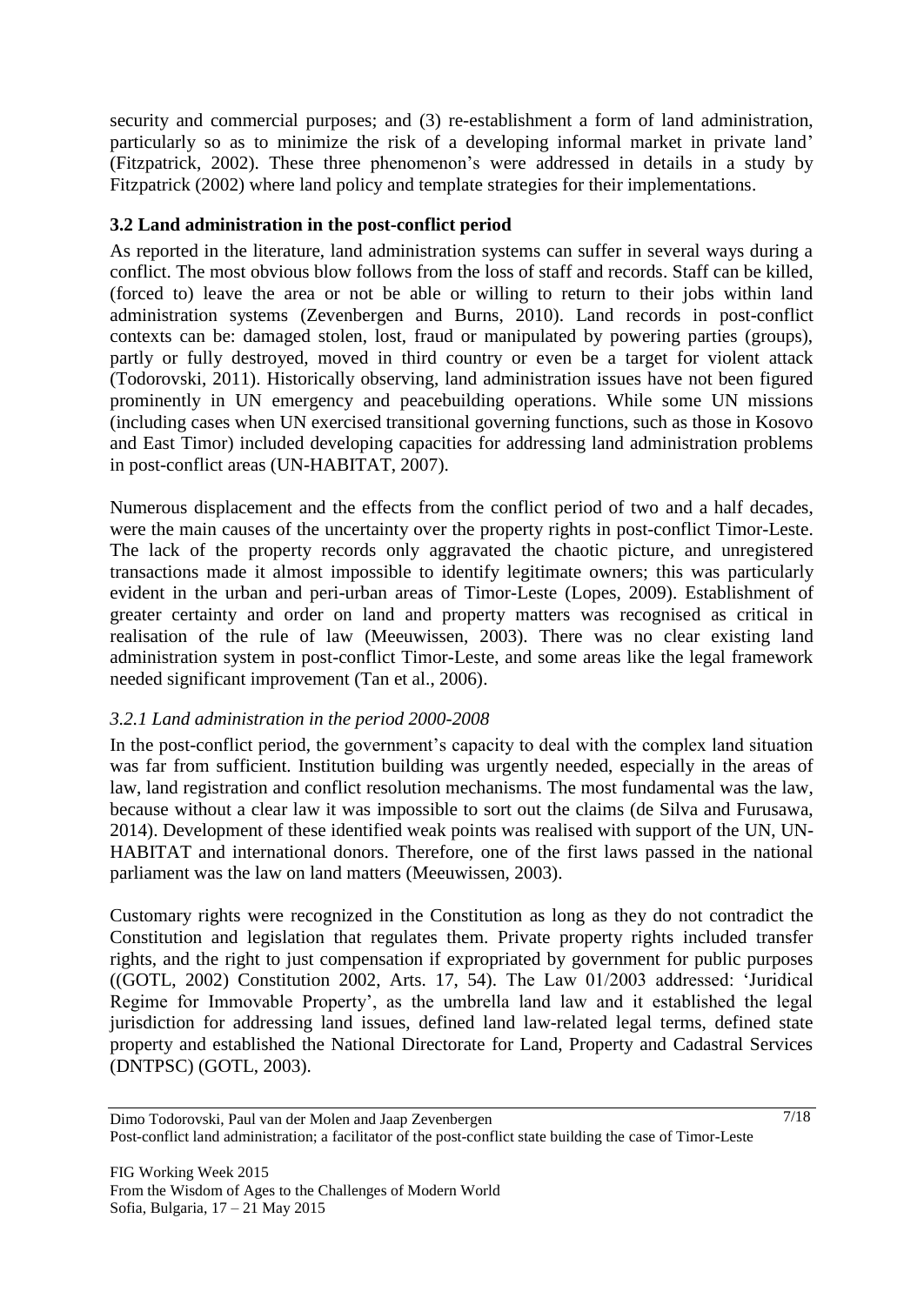Based on the Law (1/2003) it was possible to obtain a lease agreement of state property. At the beginning this procedure lasted from two to four months, DNTPSC was responsible for documents investigation, survey of each property and issuing the lease agreement. The Law 1/2003 did not delegate power to DNTPSC for signing the lease agreements, thus the final lease agreements needed a signature from the Minister of Justice [\(De Sousa, 2005\)](#page-14-10).

The same Law (1/2003) defined and recognised that the illegal occupation of state land could be regularised. Approximately 6000 'illegal' occupants submitted applications for regularisation their property relations. This activity together with the lengthy normal lease acquisition procedure, accelerated creation of alternative processes in: modification, simplification and speeding of the steps in the procedures. Result was a determination of new 'special lease agreements' (Ilyas, 2004). Legal acts developed in the following period were: Decree Law 19/2004 on State Property Administration/Leasing of State Property, the Law 12/2005 on Leasing Between Private Individuals, and the Law 12/2005 also established temporary housing for homeless citizens [\(USAID, 2012\)](#page-16-5).

The new procedures were very simple and fast. Applicant submitted an application in DNTPSC with a copy of his identity document and determined location of his property. For this purposes orthophotomaps in  $R=1:1000$  were used, where the particular parcel was immediately marked on the map which was publicly available.



Figure 1: Orhophotomap from the fieldwork used for preparation and issuing leases R=1:1000 (sourse: [\(De Sousa, 2005\)](#page-14-10))

DNTPSC than prepared a lease agreement using their database and attached othophotomap, to be signed by the Director of DNTPSC, who was now delegated to sign the lease agreements instead of the Minister of Justice himself. This speeded the document preparations from four months to in majority of cases in one day [\(De Sousa, 2005\)](#page-14-10).

Although the procedure was simplified and speeded, result was that only properties with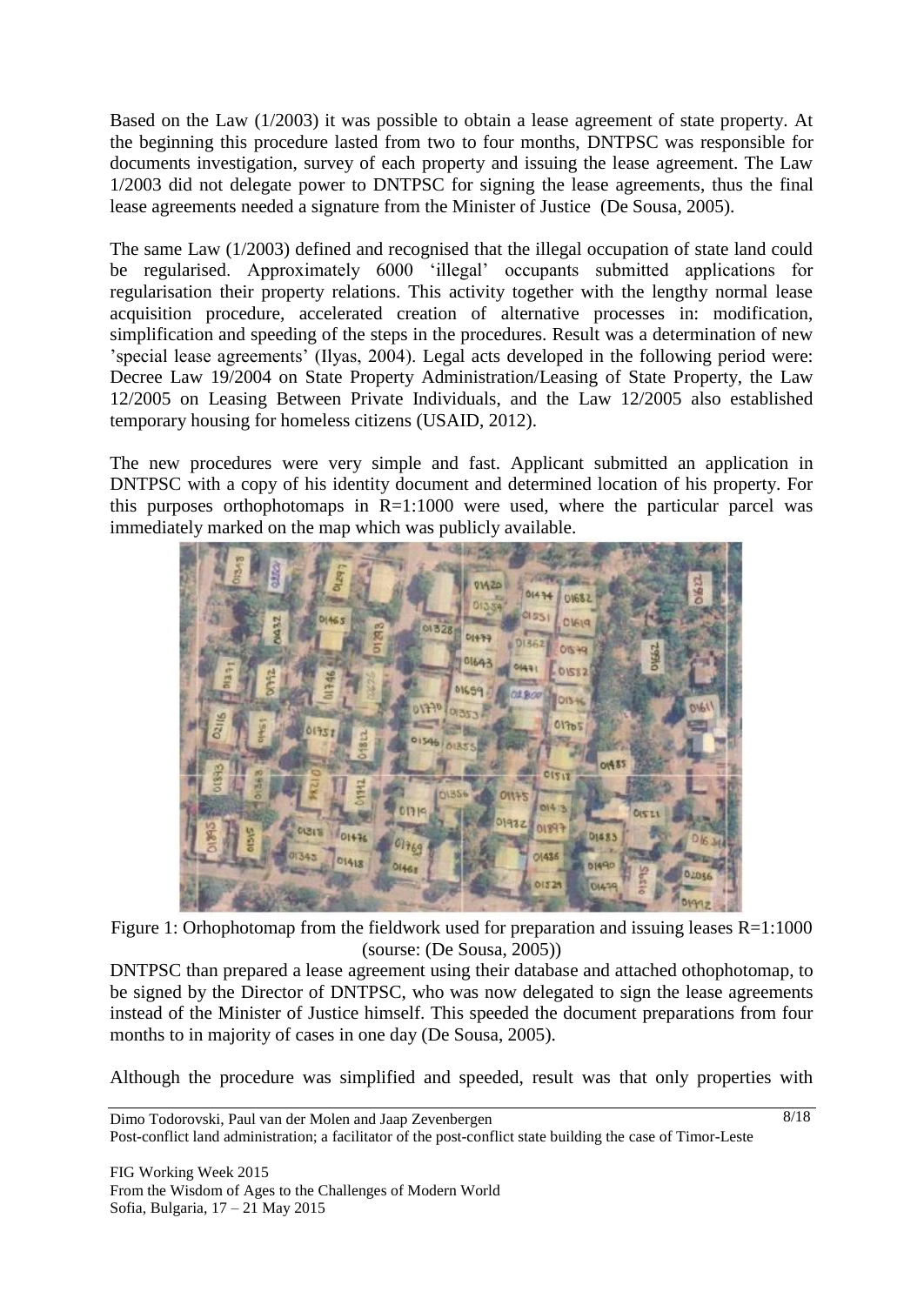applications were registered in the system. DNTPSC, together with many governmental agencies in Timor-Leste, were severely under resourced, and struggling to keep pace with the public expectations. Assistance from the donors was most valuable and essential for long term building the capacities and progress of land matters [\(De Sousa, 2005\)](#page-14-10).

In regards to the disputed properties, a research was conducted in 2004 for the Timor-Leste Land Law Program, where it was identified that people preferred to resolve the land disputes and conflicts on the local level if possible. The tendency was to take the land disputes first to the elders at the family or at hamlet level, then if necessary to a village – or at sub-district level mediation forum. Most people preferred to avoid the formal court system, which shows the preferences of the population to resolve land disputes via customary means [\(Urreasta and](#page-16-6)  [Nixon, 2004\)](#page-16-6).

The crises in 2006 created a new wave of displacement of the population living in Dili where approximately 150,000 citizens fled from their homes and 1,650 houses were destroyed [\(ICG,](#page-15-0)  [2010\)](#page-15-0). After this crisis, UN re-formulated its mandate and established the new more inclusive UNMIT mission with included international police force to replace the international military troops [\(UN, 2006\)](#page-16-7). The new elected government identified and put the land and property issues in relation to displaced population high on its political agenda.

The new government of Timor-Leste faced a dilemma to develop a strategy to promote return and resettlement of the displaced population or to determine property ownership on the whole territory. The government decided that the strategy would be more appropriate for the return and resettlement purposes, and then determine ownership over the whole territory. The so called 'cash for return' programme, was heavily criticized by humanitarian agencies including the UN – who argued that promoting the return without first resolving the property ownership issues would provoke further tensions and cause of re-displacement [\(Lopes, 2009\)](#page-15-11). In December 2007 National Recovery Strategy was adopted with an aim to end the displacement in Timor-Leste and addressed all obstacles that displaced populations were facing in the process of return or resettlement. For the first time in history in Timor-Leste, the victims of conflict and human rights violations received a systematic redress – finances and materials for house construction. The National Recovery Strategy was remarkable efficient and effective way of ending the displacement crises in what appears to be in a durable manner [\(Van der](#page-16-1)  [Auweraert, 2012\)](#page-16-1).

## *3.2.2 Land administration in the period after 2008*

The Ministerial Regulation on the Cadastre No. 229/2008 served as the basis for more systematic land registration data collection and was an important step toward developing a comprehensive land law and policy. A Technical Framework for a Transitional Land Law for East Timor was developed in 2008 with the assistance of USAID [\(USAID, 2012\)](#page-16-5).

USAID was one of the major donors supporting property rights development in Timor-Leste; where its role nowadays is considered as a developing partner. In 2007 the government accelerated institution building for land and property with assistance of USAID. The project was called Strengthening Property Rights in Timor-Leste, and it was given a Tenun name, 'In Nia Rai' (Our Land) or INR. The Ministry of Justice was responsible for the project, and it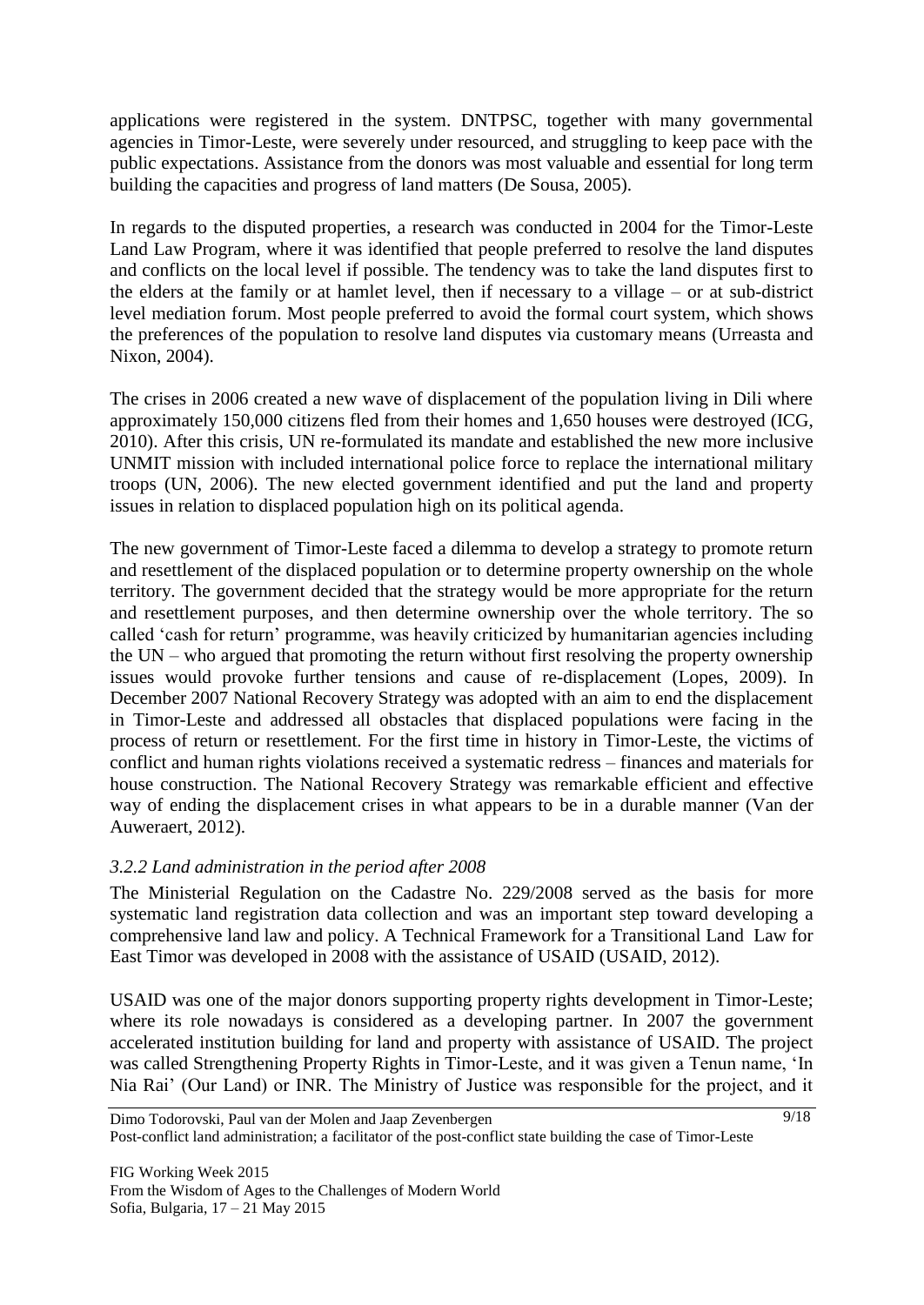was implemented through subcontracting consultancies between 2007 and 2012. The INR project included a pilot land registration programme carried out in the capitals of the thirteen districts. Via systematic procedure, data was collected based on orthophotomaps and interviews with claimants. Othophotomaps were made public with all claimants' names and photographs, and (if there was no dispute, or after a dispute was solved) measurement was done. If there were duplicate claims the plot would be shaded in red and the applicants number attached. There was a period of 30-day for objection (for parcels without duplicate claims) before the process for particular property is closed. From the process it emerged that a large number of disputes arose. The overall process was also positive from the aspect that it prevented illegal transaction once the cadastral maps were made public, displayed on most frequent places in certain community; paper orthophotomaps containing disputed properties.



Figure 2: Orhophotomap from public display of registered and disputed properties (Source: DNTPSC <http://itaniarai.mj.gov.tl/eng/index.html> accessed 12.02.2015)

[\(de Silva and Furusawa,](#page-14-8) 2014) identified that DNTPSC had no appropriately trained and skilled staff to precede the registration in the second phase in the farmland and in the rural areas. Building the capacities in land administration should be viewed as a strategic long term activity including training and education of staff on various levels of hierarchy, in a wider context of developing institutional infrastructures for implementing land polices in a sustainable way [\(Enemark and van der Molen, 2008\)](#page-14-11).

In March 2011 the cabinet finished a legal package comprising the Law on Special Regime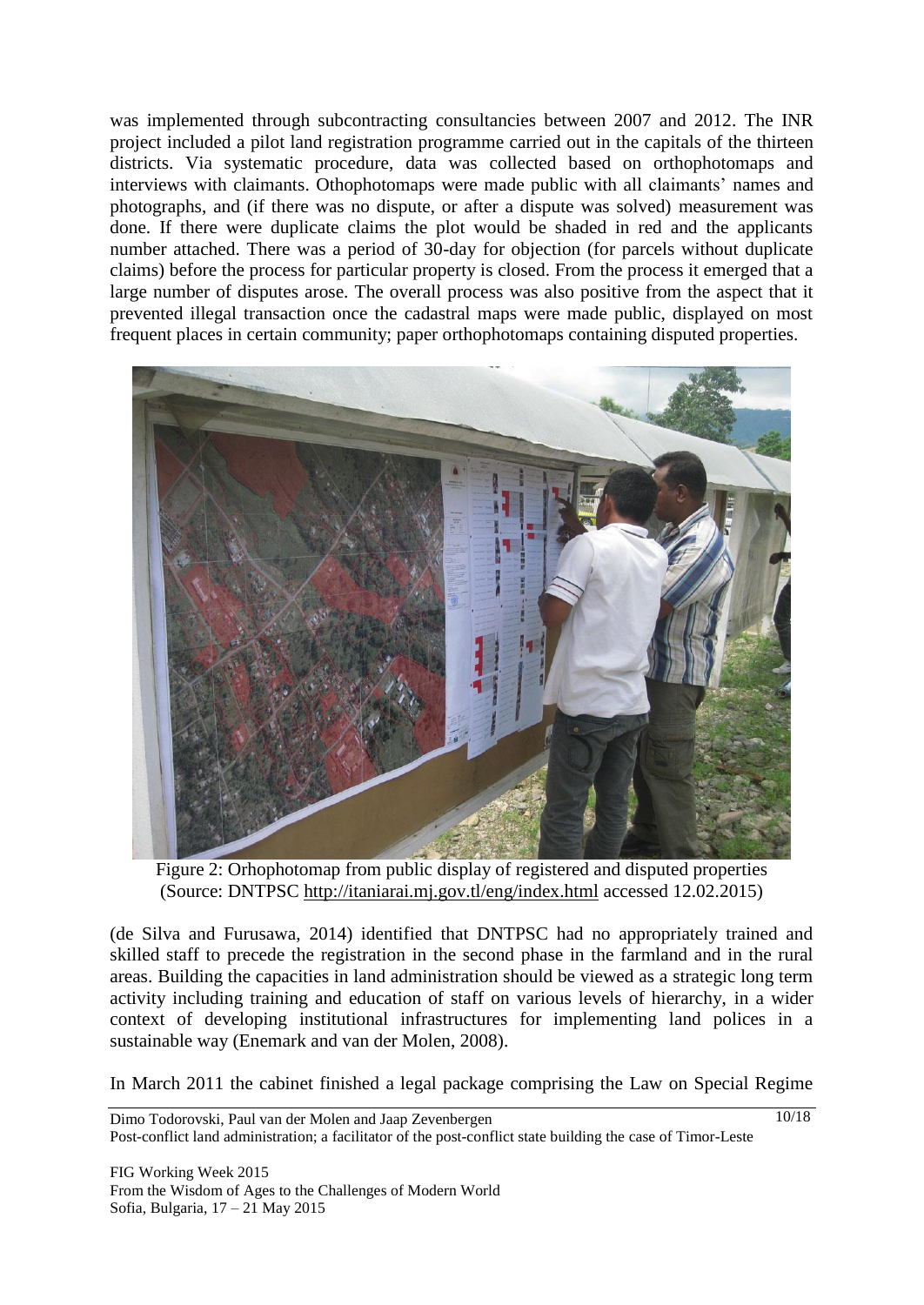for Determination of Ownership of Immovable Property, the Law on Expropriation and the Law on Real Estate Financial Fund. The laws were passed in the parliament in 2012 but the president rejected the promulgation, arguing that people's rights were not fully accommodated (Gov. of Timor-Leste, 2012). That's why the USAID report form 2012 identified the areas for improvement of legal framework in Timor-Leste: (1) currently there is no mechanism to convert Portuguese and Indonesian titles to Timorese equivalent; (2) no legal mechanism to recognize ownership of a possessor who had never possessed a title; and (3) no mechanism to resolve conflicts where Portuguese and Indonesian titles overlap [\(USAID, 2012\)](#page-16-5).

The project Strengthening Property Rights in Timor-Leste supported by USAID, and the governmental programmes such as the National Recovery Strategy are identified as good practice, involving multiple stakeholders and bringing social peace and reconciliation. It is advisable that customary land owners should be integrated as legitimate stakeholders within the formal land administration system.

In this section first the influences of the long colonial and conflict period over the land and its administration were elaborated and then the focus was on the developments that occur in relation of land disputes registration, land registration and land administration in post-conflict Timot-Leste. Findings from this section will be used for the discussion about answering the broad question in the sub-section 4.3.

### **4. POST-CONFLICT STATE BUILDING IN TIMOR-LESTE**

In this section, first the main characteristics of the post-conflict societies will be acknowledged based on the available literature. Then the post-conflict state building in Timor-Leste is addressed based on the events and developments elaborated in the sections 2 and 3. Further bellow in this section observation will be made on how and when the previously elaborated land and land administration facilitated the broader process of postconflict state building in the case of Timor-Leste.

### **4.1 Main characteristics of the post-conflict societies**

The first challenge that post-conflict states are facing is the process of keeping the peace. Peace building is described as actions undertaken by international or national actors to institutionalise peace, understood as the absence of armed conflict and at least a modicum of political process [\(Call and Cousens, 2008\)](#page-14-12). Peace building requires some form of doing justice, and if justice is required, rule of law becomes one of the necessary perspectives for looking at the given post-conflict environment. This process should follow in parallel to the post-conflict state building on a long-term basis. State building is defined 'as purposeful action to build capacity, institutions and legitimacy of the state in relation to an effective political process to negotiate the mutual demands between the state and societal groups [\(OECD, 2008\)](#page-15-12). Observing the state building in post-conflict contexts, Ball (2001) distinguishes three main characteristics of war-torn societies: institutional weaknesses, economic and social problems, and serious security problems. Firstly 'institutional weaknesses' like non-participatory and malfunctioning political and judicial systems, strong competition for power instead of attention to governing, a limited legitimacy of political leaders and no consensus on which way society should go. Secondly, 'economic and social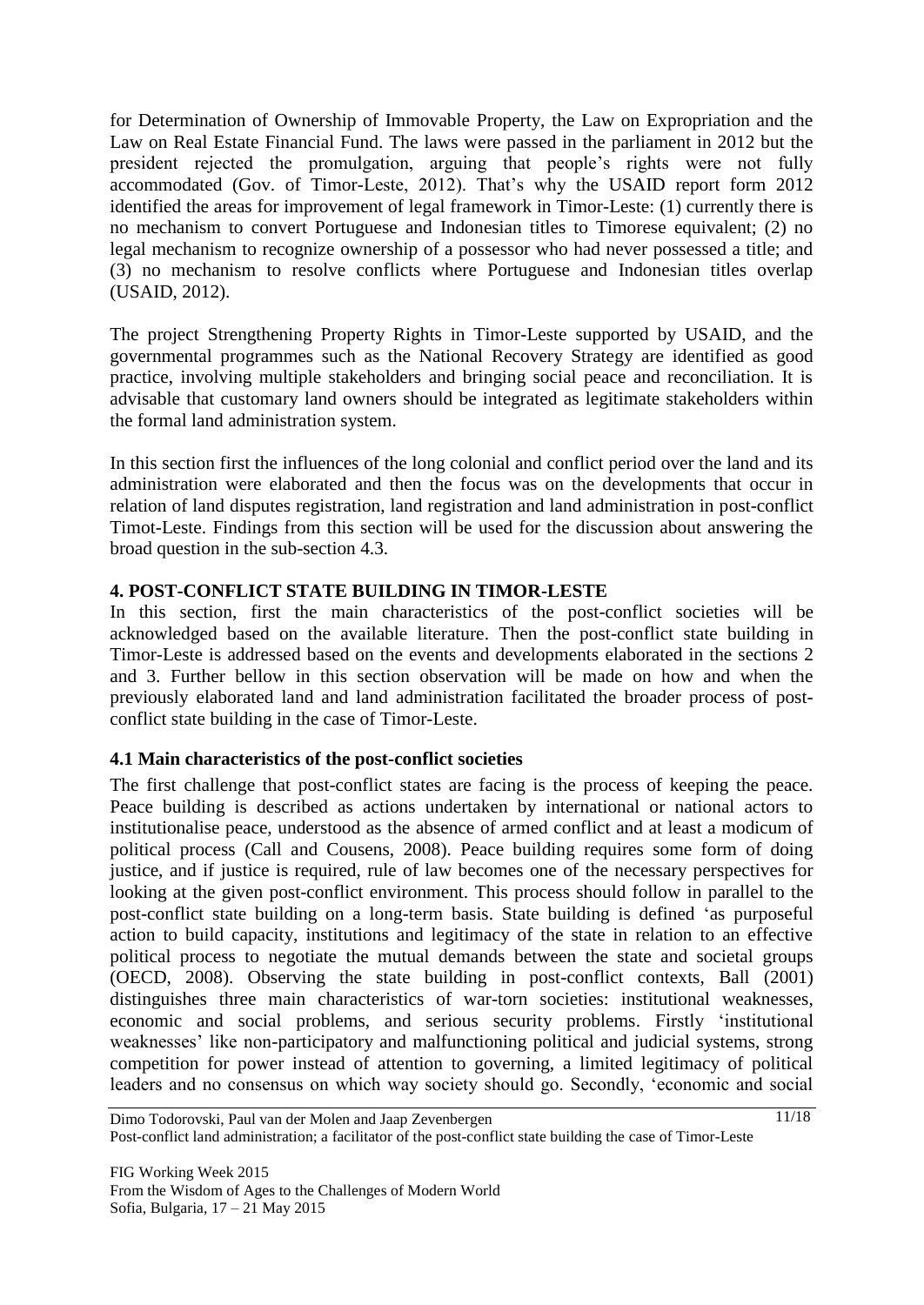problems' destroyed or decaying social and economic infrastructure, an increase of the illegal economy, people reverting to subsistence activities, hatred among population groups and, conflicts over land and property. Finally these societies have to cope with serious 'security problems' huge quantities of small arms freely circulating among the population, political influence of the armed forces, demobilization and disarmament [\(Ball, 2001\)](#page-14-0). It is very challenging to address land issues, especially access to land during the peace building [\(Unruh](#page-16-8)  [and Williams, 2013\)](#page-16-8). Land is seen as politically too sensitive or technically too complicated to be tackled early in the post-conflict period [\(EU-UN, 2012\)](#page-14-13).

### **4.2 Post-conflict state building in Timor-Leste**

Keeping the peace immediately after the conflict in Timor-Leste was possible with big involvement of UNTAET and the UN security forces [\(UN, 1999\)](#page-16-0). UNTAET was mediator and facilitator of the democratic processes like for the elections in 2001, and facilitated the process of preparation and adoption of the Constitution in 2002; the formal procedure for the independence of the Republic of Timor-Leste. UNTAET supported the processes of state formation with required ministries and other governmental bodies and assisted in the development and adoption of required laws and other state legal framework. The crises from 2006 showed that situation on ground was far away from acceptable, the general population's high expectations of life in an independent nation were not met and social unrest grew. Economic situation with available oil and gas revenue, failed to create growth, and poverty continued to be the reality for most Timorese [\(ADB, 2007\)](#page-14-4). If legitimacy of the state in the eyes of its citizens in establishing sustainable state-society relation, based on the state's capacity to provide security and social services [\(Takeuchi, 2014\)](#page-15-13), Timor-Leste failed in accomplishing this in the first six years after the conflict.

Speaking to Timorese people at that time it was noticeable and sad, the extent to which the crises in 2006 had reawakened 'the trauma and the legacy of long years of political conflict and violence' and how much fear there was that at any given moment, 'the communal conflict would turn into a new war with a greater displacement crises' [\(Trindade and Castro, 2007\)](#page-15-14). After the crises in 2006 UN reformulated its mandate, a new mission UNMIT was adopted by the UN Security Council [\(UN, 2006\)](#page-16-7), including an international police force to replace the international military troops. Elections took place in 2007, formation of a government by the Alliance for a Parliamentary Majority coalition and political stability was accomplished only after the events in 2008 [\(ICG, 2010\)](#page-15-0). It is believed that successful implementation of the National Recovery Strategy had a big positive impact of the overall social life in Timor-Leste [\(Van der Auweraert, 2012\)](#page-16-1).

The post-conflict period generally could be observed in three time phases: emergency, early recovery and the reconstruction. Activities in the emergency phase focus on establishing basic governance and providing humanitarian services. Activities in the early recovery could be identified as: development of policies, strategies and legal framework, establishment of government and administrative infrastructure [\(Songo, 2014;](#page-15-15) [Todorovski et al., 2012\)](#page-15-3). Based on the events, activities and developments in the period form 2000 till 2008 could be accepted of both emergency and early recovery. A reconstruction period is when implementation of the developed policies strategies, legal framework and administrative infrastructure from the early recovery period was took place [\(Songo, 2014;](#page-15-15) [Todorovski et al., 2012\)](#page-15-3), for the case of Timor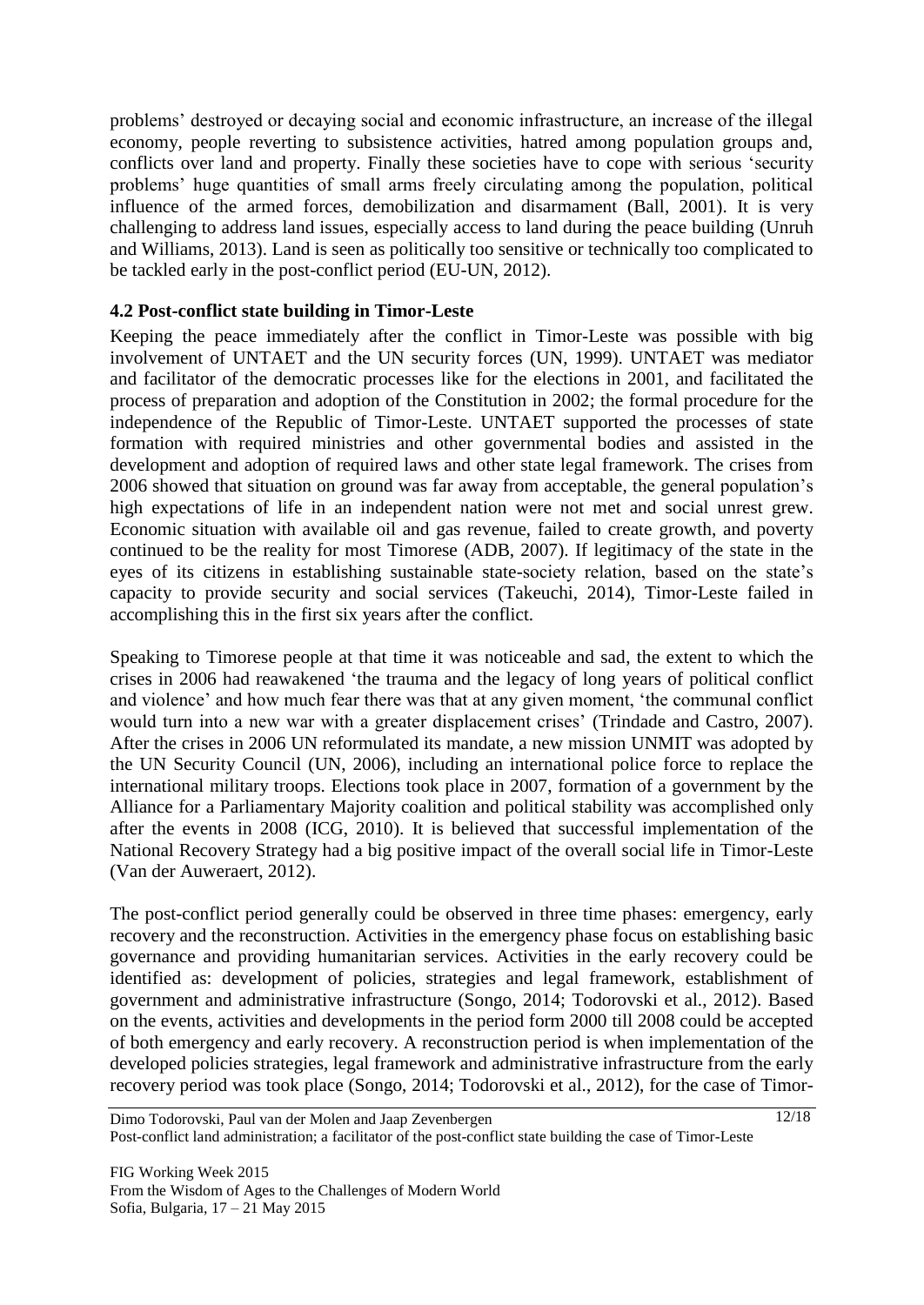Leste the period after 2008 could be accepted as reconstruction period.

### **4.3 Land administration in post-conflict state building in the case of Timor-Leste**

The post-conflict land administration in Timor-Leste was significantly influenced by the colonial and conflict characteristics. Where, largest impacts were from: displacement, illegal occupation, destruction of infrastructure and houses, loss of land records, and land professionals which fled the country. The rest of the section will make an observation about how land and land administration facilitated the process of post-conflict state building in the case of Timor-Leste. For this we will use the structure of the characteristics of the war-torn societies [\(Ball, 2001\)](#page-14-0).

Recognizing that the rule of law is critical to a states emerging from a conflict [\(Rugege,](#page-15-16)  [2013\)](#page-15-16), we found that the developments of the legal framework, the establishment of organisations, and the participation of communities and the citizens in the land sector [\(USAID, 2012\)](#page-16-5), contributed to the realisation of the rule of law in the case of Timor-Leste.

*Institutional weaknesses:* Post-conflict contexts face institutional weaknesses like: limited legitimacy of the state, a non-functioning political system and government structure, not available or adequately skilled professionals and an inadequate legal framework. Legitimacy of state initially was supported by the involvement of the UNITAET and international security forces; the land sector was supported by UN-HABITAT. The post-conflict governmental structure was supported by creation and performance of the DNTPSC; organisation responsible for land registration and administration, and registration of disputed properties. DNTPSC with support of UN and international donors significantly improved the legal framework and operational procedures. Training and education of the staff of DNTPSC was and still is supported by capacity building projects funded by international donors.

*Economic and social problems:* Post-conflict states witness social and economic problems such as: death and injury, displacement, destroyed properties and infrastructure, loss of proof of identity and ownership. Addressing land issues in the AD (1999), was a first step of involvement of specific land disputes mechanisms and land administration in the improvement of the social and economic situation. DNTPSC assisted in regards of displacement and destroyed properties by providing cadastral products and services –when they become available. The project Strengthening Property Rights in Timor-Leste supported by USAID and the National Recovery Strategy had a successful implementation, which to a big degree put to an end the long and difficult problems of the displaced people. It is believed that the project and the strategy had beneficial impact on the social life in supported the overall difficult economic situation in Timor-Leste. Development of land administration, specifically in creation of the land record that were destroyed and unavailable, contributed to the service provision to all land related sectors and significantly increased the security of the land rights. This was also seen as a support of the establishment of the land market within the overall economic development of Timor-Leste.

*Security situation:* After the conflict ended in 1999, the peacekeeping process in Timor-Leste was realized with involvement of UNTAET and UN security forces. However their presence was not enough to stop the escalations of the social unrest into the crises in 2006. With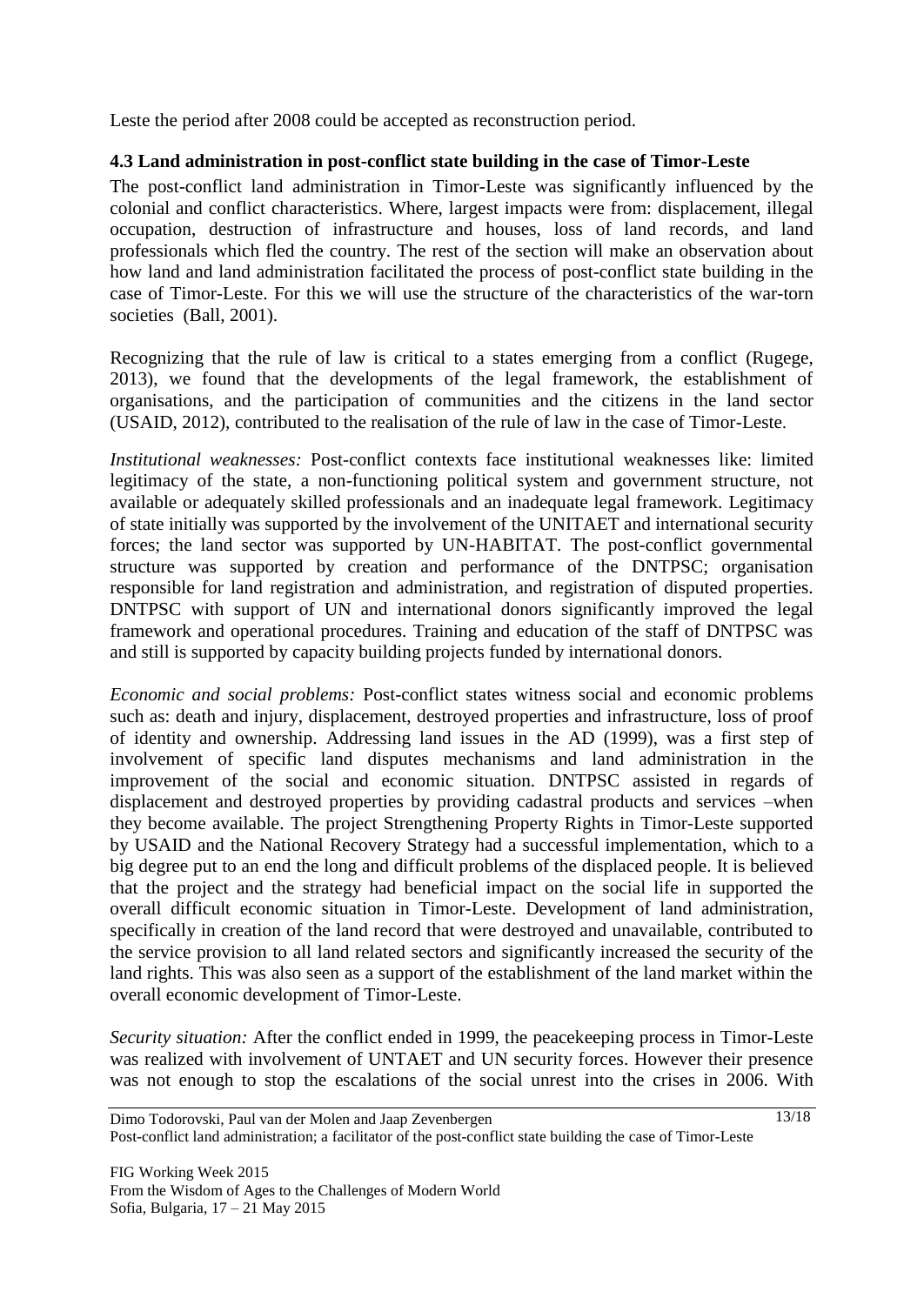establishment of the second UN mission UNMIT where international police forces were included, the overall security situation was on higher and acceptable level. HLP and land administration issues that contributed to the security situation in other post-conflict cases were creation and availability of functional land dispute resolution mechanisms. With the Law No. 1/2003 this duty for the case of Timor-Leste was briefly given to the DNTPSC, but further legal legislation, operations and procedures were not developed. It was identified that within the registration process there was a possibility to map the disputed parcels. These maps were publicly displayed in the easy accessible points in the communities, which were believed that this stopped continuation of the illegal land and property transactions; with this conflicts over disputed properties were significantly reduced. From the video statement, of Mr. Mokokoane, village chief from Timor-Leste, we can derive that registration of land in the land administration system and availability of lease agreements and land records, resulted in preventing the conflicts over land. In the past this conflicts over land were a regular practice but nowadays with availability of the lease agreements this is reduced especially in inheritance cases [\(Mokokoane, 2014\)](#page-15-17).

#### **5. CONCLUSIONS**

Answering the broad question of this paper we conclude that post-conflict land administration can be seen as a facilitator of state building in Timor-Leste. As per the discussion in section 4.3 we conclude that post-conflict land administration had a positive role in strengthening of the institutional weaknesses, it contributed in improvement of the economic and social situation, and to some degree to the security situation of post-conflict Timor-Leste.

From the findings in this section about land administration during the conflict in Timor-Leste we could derive that it was effected with: complex colonial and conflict characteristics complicated with many waves of displacement, secondary occupations and destruction of infrastructure and houses. Land records were burned and destroyed and almost all senior and experienced official involved in land fled Timor-Leste after the 1999 referendum. Legal framework for land administration was outdated and not appropriate. AD (1999) included creation of the land dispute commission and improvements of the land administration system. It was assessed as a negative point that establishment of land claim commission was not fully develop after 2000 [\(de Silva and Furusawa, 2014\)](#page-14-8) as instructed in the AD [\(AD, 1999\)](#page-14-2).

One of the first adapted laws in the Independent Parliament of Timor-Leste was the Land Law 1/2003. Within this law DNTPSC was established with mandate to administer immovable property, develop policies and draft legislation, and it served as register for properties under disputes. DNTPSC with support of UN, UN-HABITAT and international donors significantly improved the legal framework, operational procedures, and the employees were trained and educated. Initially pilot projects were started about the registration and issuing the lease agreements and afterwards more systematic projects for land registration and administration in thirteen capital cities were performed with support of USAID. During the registration process all properties which were under dispute were registered and made visual on publicly displayed paper orhophotomaps – shaded in red. This was identified as good practice that stopped transactions of the disputed properties and reduced land conflicts. Creation of the land record and making them available, contributed to the service provision significantly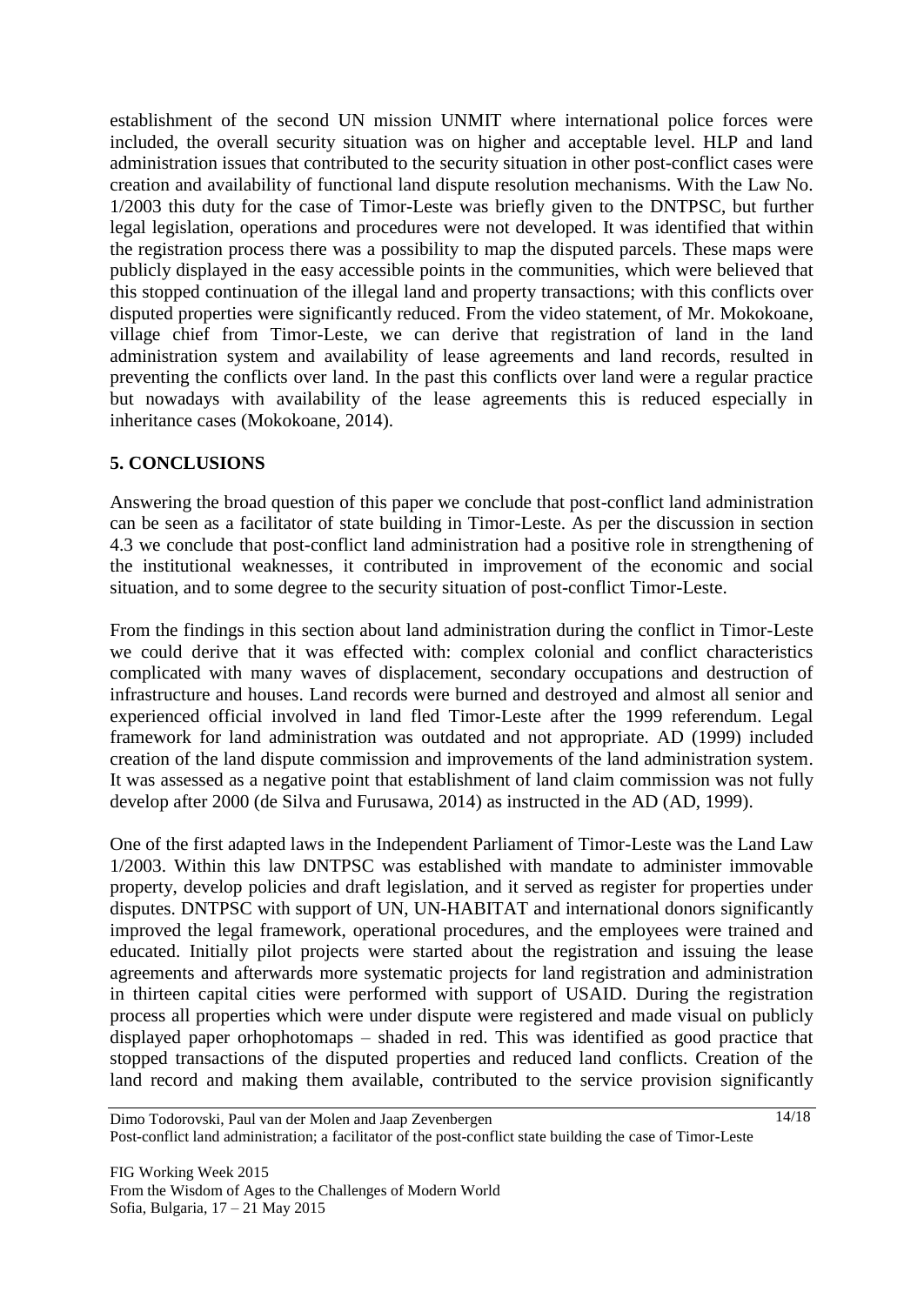increased the security of the land rights. This was also seen as a support of the establishment of the land market. National Recovery Strategy and implementation of the project Strengthening Property Rights in supported by USAID, are identified as good practice, involving multiple stakeholders and bringing social peace and reconciliation; where it was advisable that customary land owners should be integrated as legitimate stakeholders within the formal land administration system.

This study acknowledged the contributions of the land administration in the post-conflict contexts in the case of Timor-Leste. Thus, recommendation from this study is further research on which functions of land administration and within which circumstances facilitates postconflict state building. Since we identified that land administration facilitates state building in post-conflict contexts, it is recommendable that same interventions in land administration to be applied in peace situation when developing land sector in the underdeveloped.

### **REFERENCES**

- <span id="page-14-2"></span>AD, (1999). Agreement Between the Republic of Indonesia and the Portuguese Republic on the Question of East Timor.
- <span id="page-14-4"></span>ADB, (2007). Economic and Social Development Brief; Country East Timor. In A. D. Bank (Ed.).
- <span id="page-14-0"></span>Ball, N., (2001). The Challenge of Rebuilding War-Torn Societies. In A. Croker, Hampson, F. O. and Aall, P (Ed.), *Turbulent Peace*. Washington, D.C.: U.S. Institute of Peace.
- <span id="page-14-12"></span>Call, C. T. and Cousens, E. M., (2008). Ending Wars and Building Peace: International Responses to War-Torn Societies. *International Studies Perspectives*(9), 1-21.
- <span id="page-14-1"></span>CAVR, (2005). The History of the Conflict *Report of the Commission for Reception, Truth and Reconciliation of Timor-Leste (CAVR - the Portuguese acronym) - Chega!* Dili, Timor-Leste.
- <span id="page-14-8"></span>de Silva, A. B. and Furusawa, K., (2014). Land,state and community reconstruction; Timor-Leste in search of a sustainable peace. In S. Takeuchi (Ed.), *Confronting land and property problems for peace* (pp. 288). United Kingdom: Routledge.
- <span id="page-14-10"></span>De Sousa, P. X., (2005). *East Timor : land management : a long way to go, but we have started.* Paper presented at the FIG Expert Group Meeting on Secure Land Tenure : New Legal Frameworks and Tools, Bankok, Thailand.
- <span id="page-14-11"></span>Enemark, S. and van der Molen, P., (2008). *Capacity Assessment in Land Administration*  Kopenhagen, Danmark: International Federation of Surveyors, FIG and FAO.
- <span id="page-14-13"></span>EU-UN, (2012) Land and Conflict. *EU-UN Partnership: Toolkit and guidance for preventing and managing land and natural resources conflict*. New York, USA: UN Interagency Framework Team for Preventive Action.
- <span id="page-14-7"></span>FAO, (2005) Global resources assesment Rome, Italy: FAO
- <span id="page-14-3"></span>Fitzpatrick, D., (2002). Land policy in post-conflict circumstances: some lessons from East Timor *New issues in refugee research* (Vol. Working paper No. 58).
- <span id="page-14-5"></span>Fitzpatrick, D., McWilliam, A. and Barnes, S., (2008). Policy notes on Customary Land in Timor-Leste *Waiting for Law: Land, Customs and Legal Regulations in Timor-Leste*.

<span id="page-14-9"></span>GOTL, (2002). Constitution of Timor-Leste.

<span id="page-14-6"></span>Hohe, T. and Nixon, R., (2003). Reconciling justice: 'Traditional' law and state judiciary in East Timor: Report prepared for United States Institute of Peace.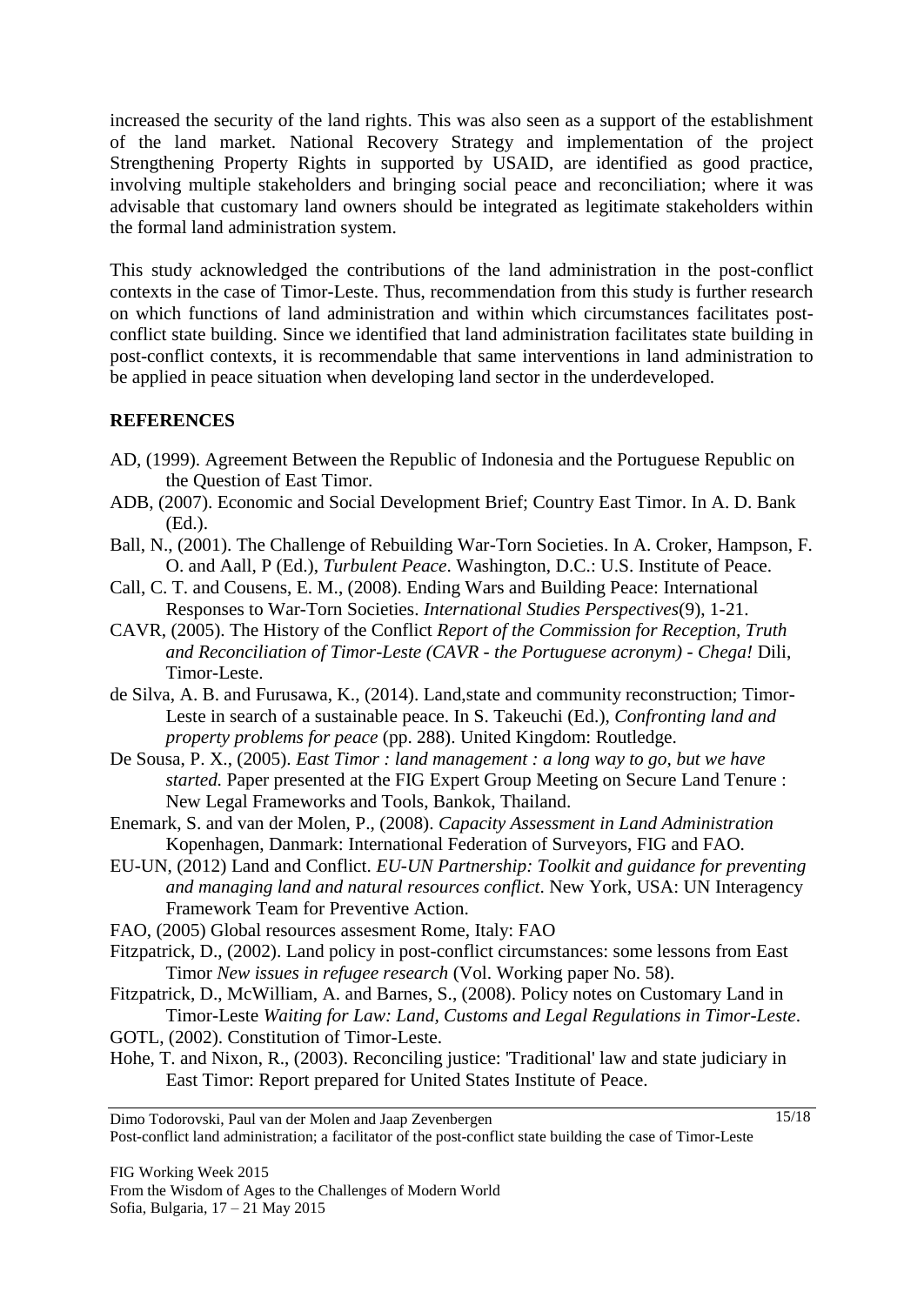- <span id="page-15-2"></span>ICG, (2006) Resolving Timor-Leste's Crises. *Vol. No 120. Asia Report*. Dili/Brussels, : International Crisis Group.
- <span id="page-15-0"></span>ICG, (2010) Managing Land Conflicts in Timor-Leste. *Vol. Asia Briefing No 110. Policy Briefing*. Dili/Brussels, : International Crisis Group.
- <span id="page-15-5"></span>Leckie, S., (2000). Resolving Kosovo's housing crisis: chalanges for the UN Housing and Property Directorate. Retrieved 31.01., 2014, from <http://www.fmreview.org/en/FMRpdfs/FMR07/fmr7full.pdf>
- <span id="page-15-11"></span>Lopes, I., (2009). Land and displacement in Timor-Leste. In H.-H. P. Group (Ed.), *Humanitarian Exchange* (Vol. 43). London, United Kingdom: ODI.
- <span id="page-15-8"></span>Meeuwissen, J., (2001). *Re-establishing land administration in East Timor*. Paper presented at the FIG Working Week 2001 : New Technology for a New Century, Seul, Korea.
- <span id="page-15-7"></span>Meeuwissen, J., (2003). Land management in post-conflict cocietiy: the Timor-Leste story *Habitat Debate December 2003* (Vol. 9). Fukuoka, Japan: UN-HABITAT.
- <span id="page-15-4"></span>Miyazawa, N. S., (2013). Customary law and community-based natural resource management in post-conflict Timor-Leste. In J. Unruh and R. Williams (Eds.), *Land and postconflict peacebuilding*. London: Earthscan.
- <span id="page-15-17"></span>Mokokoane, M., (2014). Video statement on: how lease agreements and land records resulted in preventing the conflicts over land. Retrieved 15 February, 2014, from https:/[/www.youtube.com/watch?v=Yie4pjdxewM](http://www.youtube.com/watch?v=Yie4pjdxewM)
- <span id="page-15-12"></span>OECD, (2008) Concepts and Dilemmas of State Building in Fragile Situations, from Fragility to Resilience. Organisation for Economic Co-operation and Development.
- <span id="page-15-16"></span>Rugege, J. S., (2013). *Judicial Reform, Public Confidence and the Rule of Law in Rwanda*. Paper presented at the Key ote speach, Qatar Law Forum, London, United Kingdom.
- <span id="page-15-15"></span>Songo, M. N., (2014). *Roles of actors in early recovery post-conflict land administration in Rwanda: Rationale for guidelines improvement.* (MSc), Faculty ITC, University of Twente, Enschede, The Netherlands. Retrieved from <http://ezproxy.utwente.nl:2980/papers/2014/msc/la/songo.pdf>

- <span id="page-15-13"></span>Takeuchi, S., (2014). *Confronting land and property problems for peace*. United Kingdom: Routledge.
- <span id="page-15-1"></span>Tan, K. Q. J., Lau, J. T. and Liu, A. T., (2006). 451-418 Land Administration Major Project; Republic of Timor-Leste. Melbourne, Australia: Yhe University of Melbourne.
- <span id="page-15-9"></span>Todorovski, D., (2011). *Characteristics of post-conflict Land Administration with focus on the status of land records in such environment.* Paper presented at the Bridging the Gap between Cultures, Marrakesh, Morocco.
- <span id="page-15-6"></span>Todorovski, D. and van der Molen, P., (2014). *Post-conflict land administration as facilitator of the post-conflict state building; case Cambodia.* Paper presented at the FIG Congress 2014, Engaging the Challenges, Enhancing the Relevance, Kuala Lumpur, Malaysia.
- <span id="page-15-3"></span>Todorovski, D., Zevenbergen, J. and van der Molen, P., (2012). *Can Land Administration in Post-Conflict Environment facilitate the Post-Conflict State Building? – a Research Problem.* Paper presented at the Knowing to manage the territory, protect the environment, evaluate the cultural heritages, Rome, Italy.
- <span id="page-15-14"></span><span id="page-15-10"></span>Trindade, J. and Castro, B., (2007). Rethinking Timorese Identity as a Peacebuilding Strategy: The Lorosa'e – Loromonu Conflict from a Traditional Perspective *The European Union's Rapid Reaction Mechanism Programme* Dili, Timor-Leste: EU / GIZ. UN-HABITAT, (2007). *A Post-Conflict Land Administration and peacebuilding handbook*.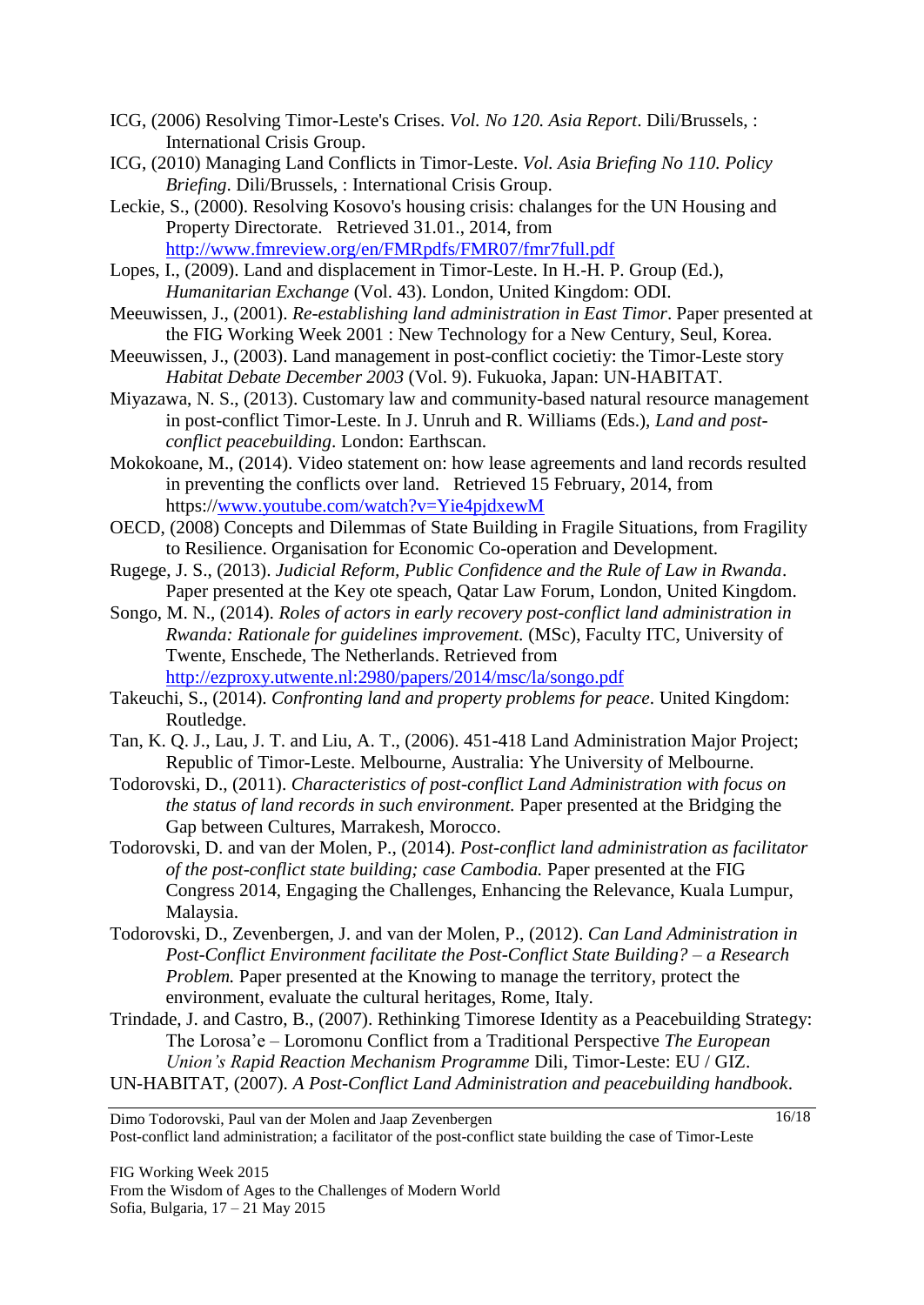Nairobi, Kenya: UN-HABITAT.

- <span id="page-16-0"></span>UN, (1999). Resolution 1272 *United Nations, Security Concil on the crises in East Timor* (pp. 4).
- <span id="page-16-7"></span>UN, (2006). Resolution 1704 *United Nations Integrated Mission in Timor-Leste*.
- <span id="page-16-2"></span>UN/ECE, (1996) Land Administration Guidelines. New York and Geneva: United Nations Economic Commission for Europe (UN/ECE).
- <span id="page-16-8"></span>Unruh, J. and Williams, R., (2013). *Lessons learned in land tenure and natural resource management in post-conflict societies. In Land and post-conflict peacebuilding. ed. J. Unruh and R.C.Williams*. London: Earthscan.
- <span id="page-16-6"></span>Urreasta, E. and Nixon, R., (2004). Report on Research Findings and Policy Recommendations for a Legal Framework for Land Dispute Mediation. In A. I. USAID (Ed.): Timor-Leste Land Law Program
- <span id="page-16-5"></span>USAID, (2012). Property rights and resources gonernance; Timor-Leste.
- <span id="page-16-1"></span>Van der Auweraert, P., (2012). Dealing with the 2006 Internal Displacement Crisis in Timor-Leste; Between Reparations and Humanitarian Policymaking *Case Studies on Transitional Justice and Displacement*.
- <span id="page-16-3"></span>van der Molen, P., (2002). The dynamic aspect of land administration: an often-forgotten component in system design. *Computers, Environment and Urban Systems, 26*(5), 361-381. doi: [http://dx.doi.org/10.1016/S0198-9715\(02\)00009-1](http://dx.doi.org/10.1016/S0198-9715(02)00009-1)
- <span id="page-16-4"></span>Zevenbergen, J. and Burns, T., (2010). *Land Administration in Post-Conflict Areas; A key Land and Conflict issue.* Paper presented at the FIG Congres: Facing the Challenges building the Capacities, Sydney, Australia.

#### **BIOGRAPHICAL NOTES**

**Dimo Todorovski MSc,** is a PhD candidate at the University of Twente, Faculty of Geo-Information Science and Earth Observation (ITC) in Enschede, the Netherlands. In the period of 2012-2014 he was a secretary of the UNU School for Land Administration Studies. He obtained MSc degree in Geo-Information Management ITC, in 2006. Over the 19 years of professional engagement (1992-2011) in the Agency for Real Estate Cadastre in the Republic of Macedonia, last 12 years were on different managerial positions (Digitizing, GIS and Geo-ICT departments), and the final year Head of the Department for International Cooperation and European Integrations. His research interest focuses on land management/administration, and presently he is doing a research on: land administration in post-conflict contexts facilitator of post-conflict state building.

Prof. Paul van der Molen is the recently retired director of Kadaster International (the international department of the Dutch Cadastre, Land Registry and Mapping Agency). He holds a chair in land administration and cadastre at the Faculty for Geo-information Science and Earth Observation (ITC) of the Twente University in Enschede (NL). He has been a chairperson of FIG Commission 7 (Cadastre and land Management) for the period 2002-2006, and also vice president of FIG – period 2007-2008.

**Prof. Jaap Zevenbergen** is professor in land administration systems at the University of Twente, Faculty of Geo-Information Science and Earth Observation (ITC), department of Urban and Region Planning and Geoinformation Management in Enschede - The Netherlands.